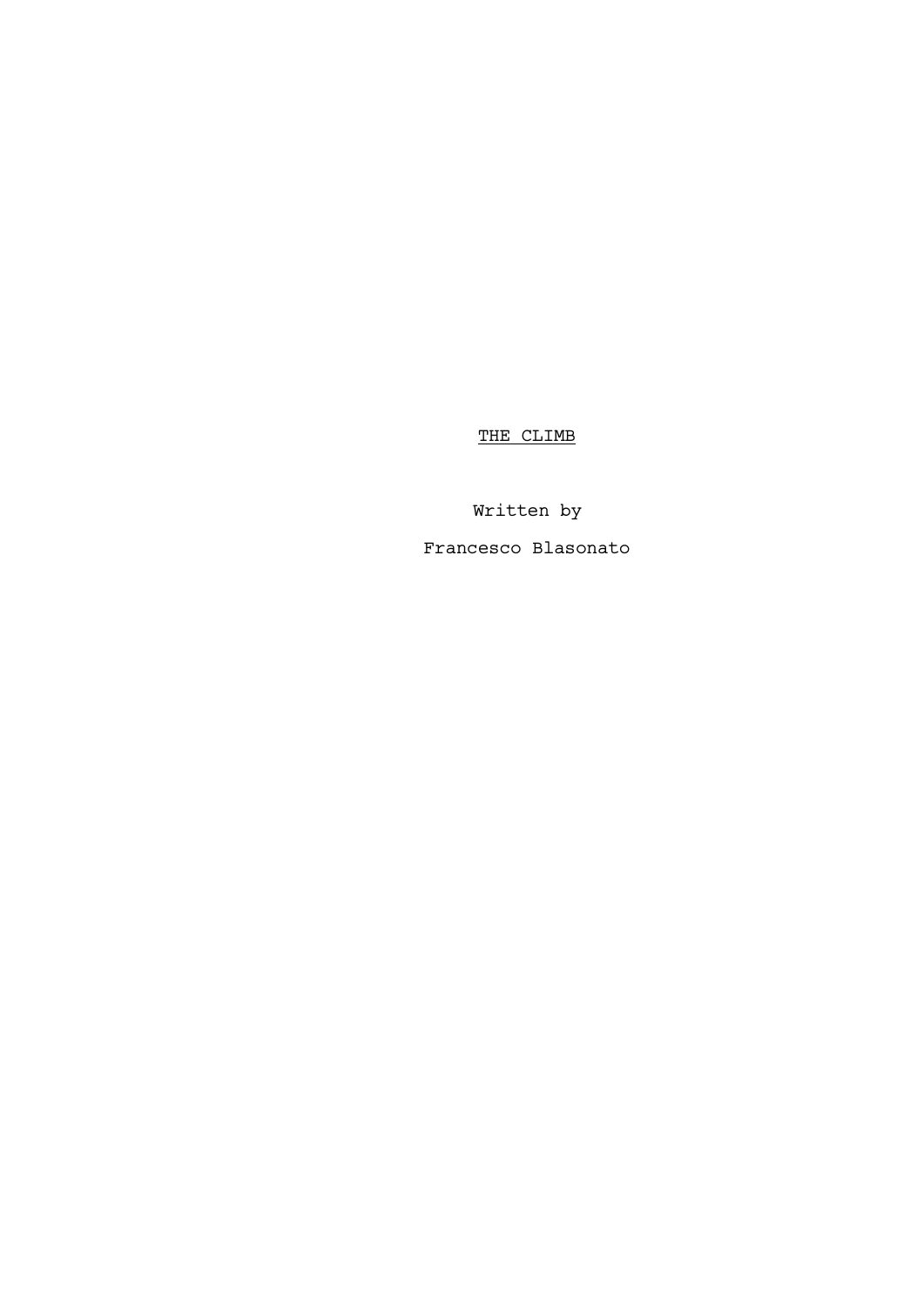EXT. EVEREST, CAMP 4 - DAY

HEAVY WINDS carry snow furiously through the air. The famous Hillary's step beckons in the distance. A tent is pitched in the ground, covered in snow.

INT. TENT - CONTINUOUS

HEAVY BREATHING.

A hand drops a hump of snow into a pot.

The flames IGNITE as the boiling process begins.

The water slowly starts to melt and...

INT. TENT, BASE CAMP - 8 DAYS EARLIER

Continues to melt.

Six climbers (JOE, TONY, MATTHEW, DRAKE, NATHAN and MAX) sit huddled around the small flame.

> JOE Well ain't this nice. The best in the business all together ready for one last climb.

MATTHEW You seem chirpy for a guy who's about to summit everest for the 11th time.

JOE That's because, this is the year boys. The year I break the record for most climbs.

DRAKE For an American you mean.

MAX Shit Drake. Let the guy have his moment.

They all CHUCKLE except for Joe.

Matthew the most serious of the lot is rubbing his hands together trying to stay warm.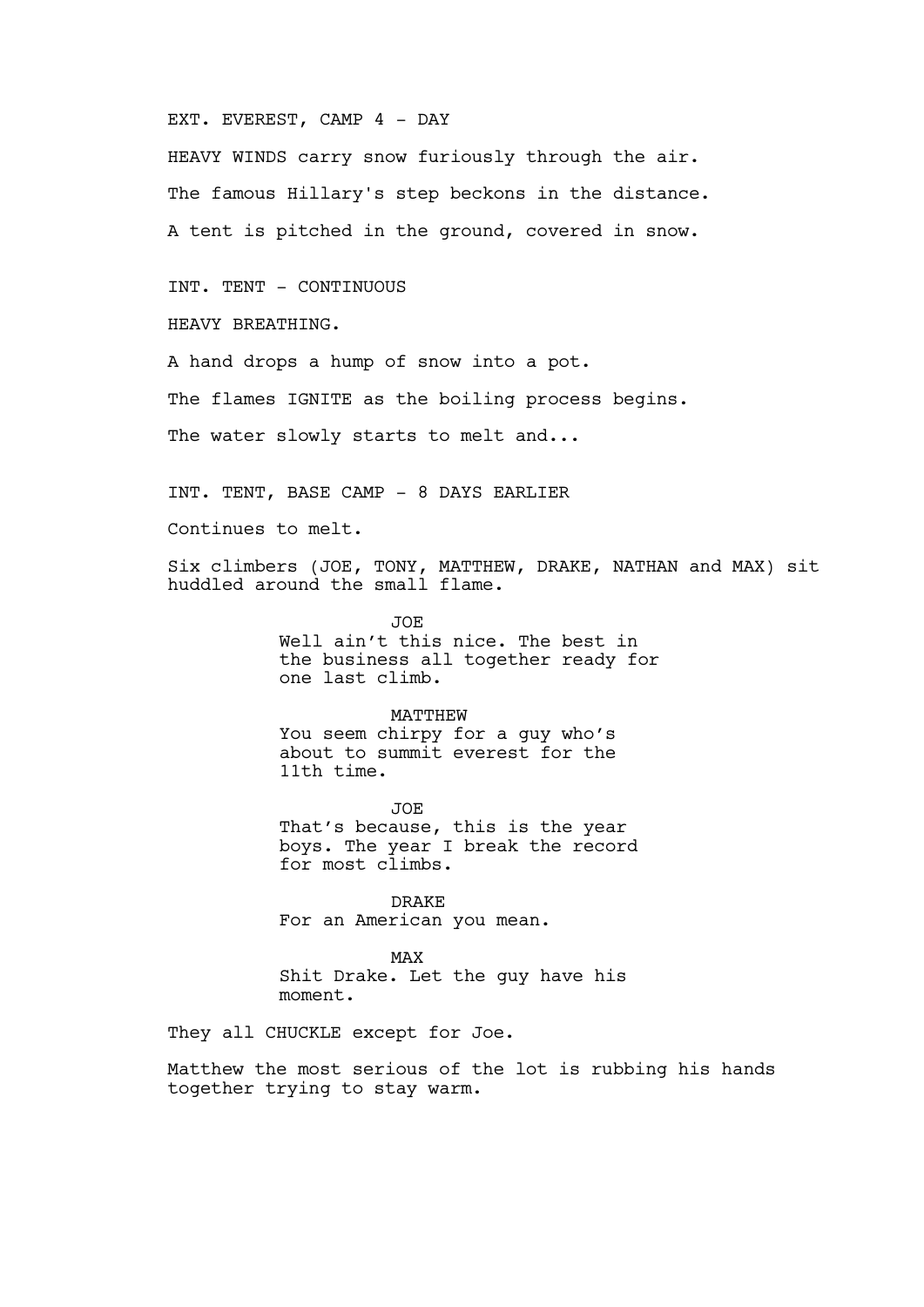JOE You guys should be honoured. Your summiting with a future hall of famer.

Everyone rolls their eyes and grins except for Tony.

**TONY** I wouldn't be so cocky. We're not far off those ten climbs.

Tony and Joe lock eyes for a moment. Silence from everyone. It becomes serious pretty quickly.

The others are a little surprised. They all look at each other as Tony and Joe keep their eyes locked.

A grin slowly appears on the face of Tony. The grin turns into a light chuckle as everyone watches on in silence.

Tony's chuckle turns into a loud laugh.

TONY (CONT'D) (to Joe) Oh man you should of seen your face. Just messing with ya bro.

They all follow Tony's lead, erupting in LAUGHTER. Joe finally concedes and joins in.

EXT. BASE CAMP - CONTINUOUS

The laughter ECHOES through the Himalayas.

EXT. CAMP 1 - DAY

SUPER: CAMP 1

The six climbers trudge through the deep snow. The trek is fairly flat at this stage.

ON CAMERA:

JOE Howdy everyone. We are here at Camp one. The weather is just b-eautiful. Look at that sun. (beat) Say hi Matthew.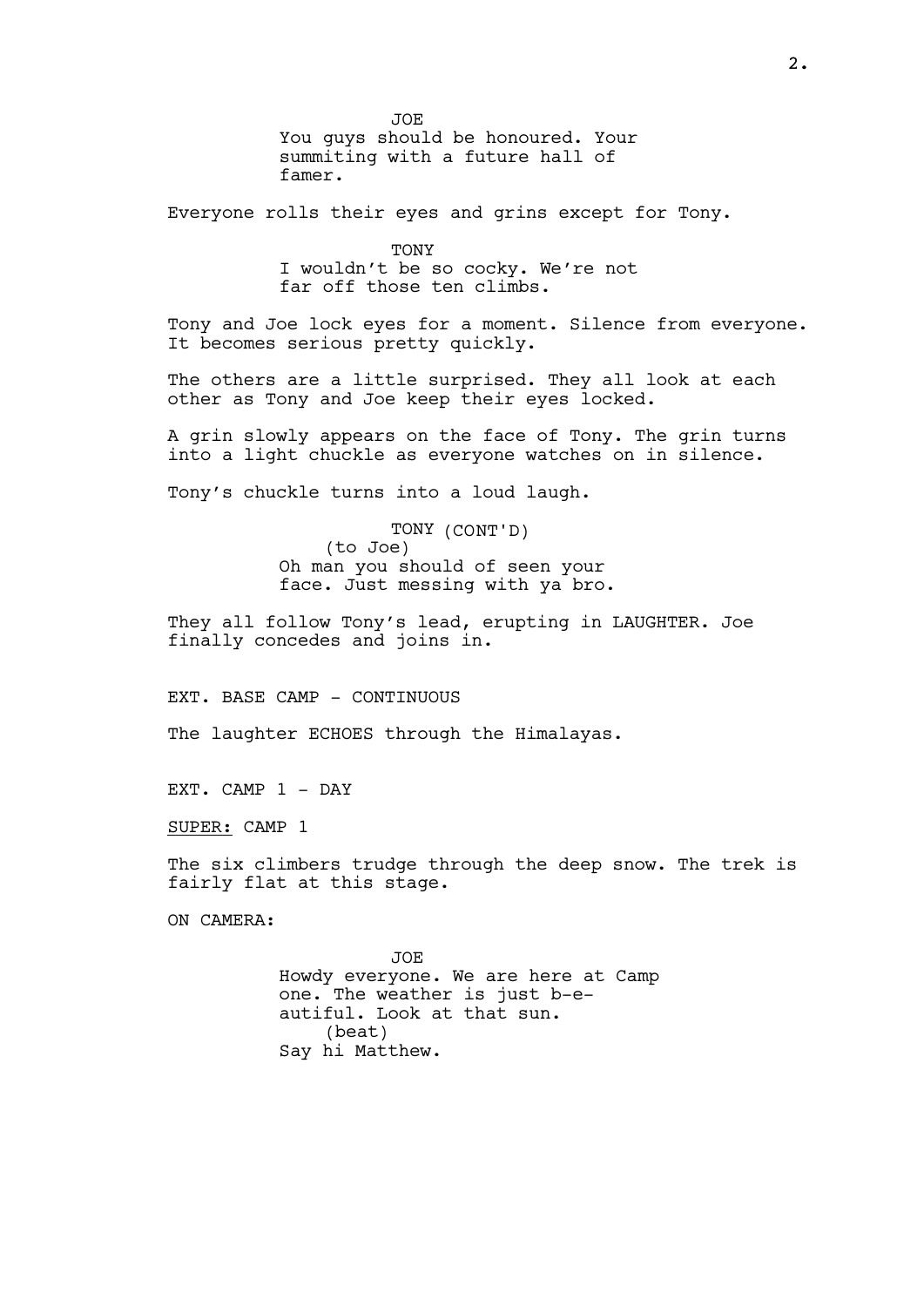Joe points the camera at Matthew who smiles and shakes his head. The transmission goes fuzzy as Joe shuts the camera off.

They continue trudging through the snow as day turns to night.

INT. TENT, CAMP 1 - NIGHT

Black. Howling winds.

Joe opens his eyes to find himself alone in the tent. He regains his bearing and struggles to sit up.

Matthew and Nathan enter the tent.

Nathan fills up Joe's bottle with water from the pot and hands it to Joe.

> NATHAN How you feeling Joe?

JOE What happened? Was I asleep?

MATTHEW You blacked out.

JOE What you mean blacked out?

NATHAN We were approaching camp two and you started to get dizzy.

MATTHEW I find it funny. An experienced climber like you blacking out.

NATHAN I guess it happens to the best of us.

A moment of silence.

JOE Where's everyone else?

(MORE) NATHAN They went ahead. Didn't wanna fall behind. The window for good weather is small this season. (beat)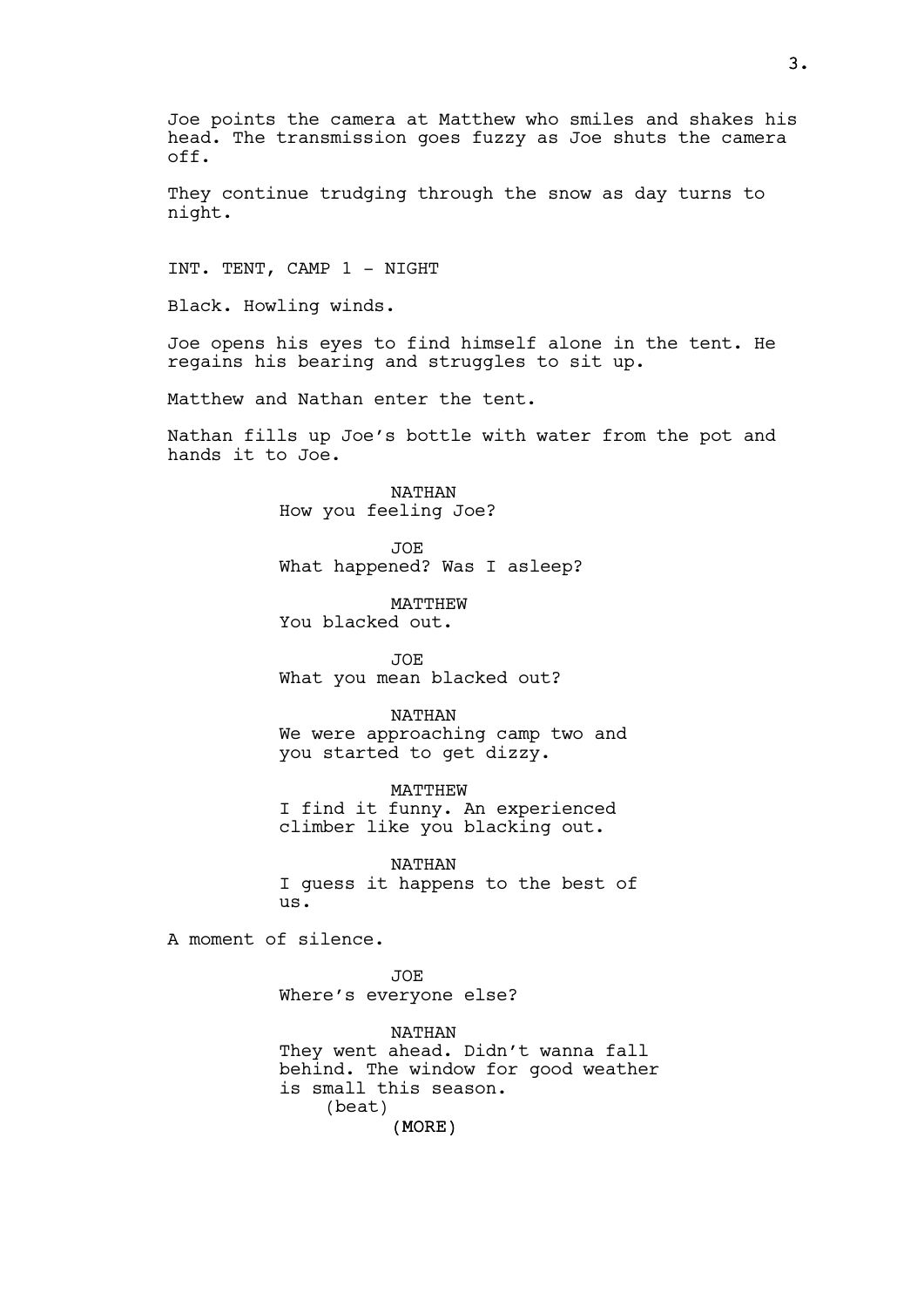NATHAN (CONT'D) We'll get some rest then head out tomorrow.

EXT. KHUMBU ICEFALL - DAY

Joe, Matthew and Nathan approach the icefall.

In the distance they see Tony and Drake trying to climb across the ladder that is laid out flat acting as a bridge to the other side.

Drake is halfway across the ladder.

NATHAN Hey where's Max?

TONY I thought he was with you guys.

NATHAN Why would he be with us?

MATTHEW He probably just turned back. Let me call base camp.

Joe starts to get dizzy again and...black

INT. CAMP 3, TENT - NIGHT

Black.

SUPER: CAMP 3

DRAKE (O.C.) Joe? Joe wake up.

Joe opens his eyes to see Nathan above him in panic. Joe slowly sits up.

> JOE I black out again?

NATHAN Joe, weird shits going on. Base camp said no sign of Max and the blizzards getting worse.

JOE What about the rest?